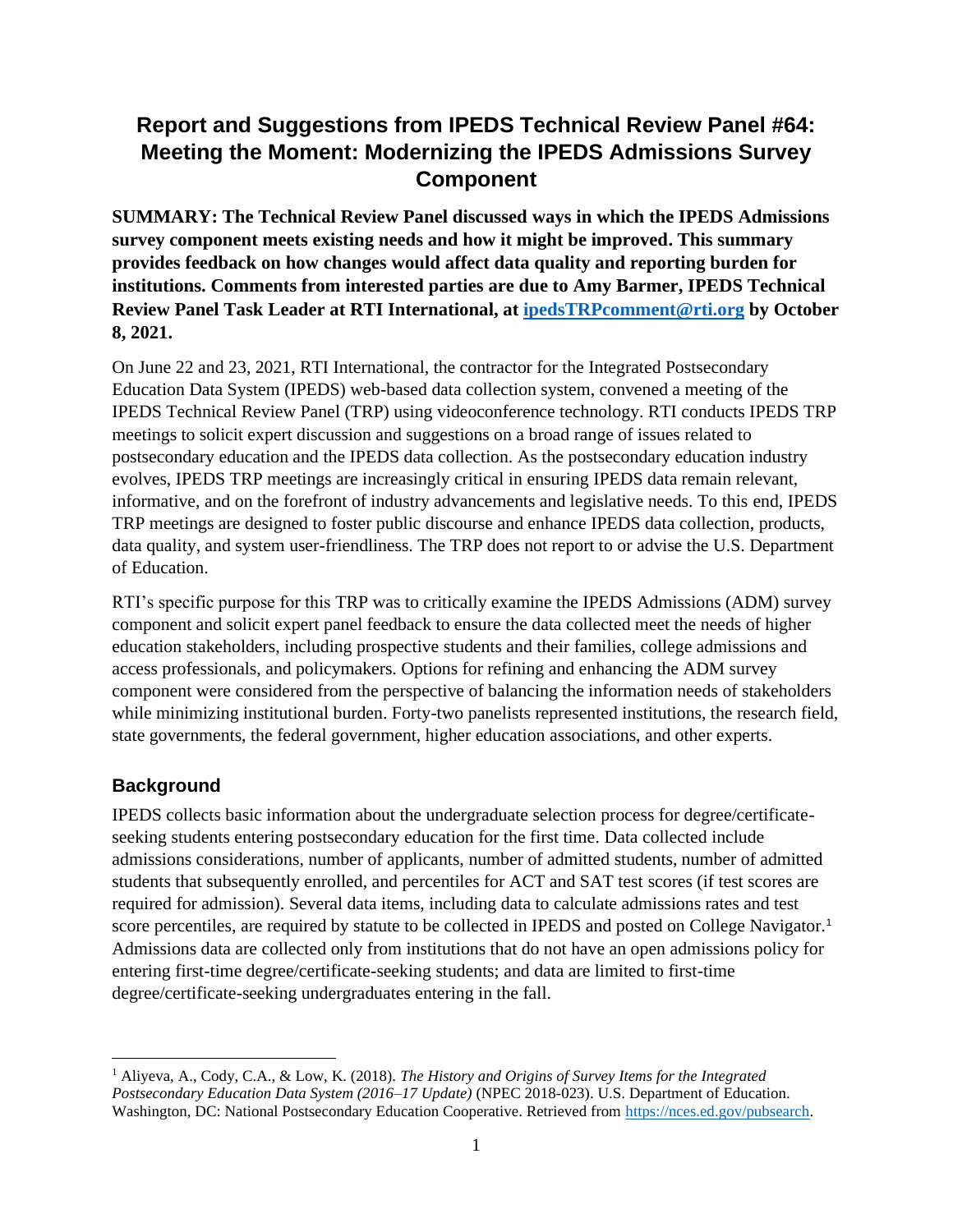IPEDS first began collecting admissions data in 2000–01 in response to the Higher Education Amendments of 1998. Data were collected in the fall as part of the Institutional Characteristics (IC) survey component but were moved to a separate Admissions (ADM) survey component in 2014–15. No changes were made to the data collected, only to the collection period in which the data are submitted. Moving admissions data to a new survey component in the winter collection enabled all institutions to report data for the most recent fall period. Before 2014–15, institutions had the choice of reporting admissions data for the most current fall or the previous fall period. Other than movement of the admissions data to a new winter survey component and minor clarifications to the instructions and screens, the IPEDS admissions data collection has remained largely unchanged since it was first collected in 2000–01.

The National Postsecondary Education Cooperative (NPEC)<sup>2</sup> commissioned a research paper<sup>3</sup> in 2019 to explore potential improvements to the ADM survey component to reflect the current landscape and better meet the information needs of stakeholders. This research included an environmental scan, data analyses, and interviews with stakeholders who use and report the ADM data. The findings of this exploratory research highlighted potential areas for updating and new data elements to better reflect current trends in higher education. For instance, transfer students are not reflected in the ADM collection but are a growing student population and represent approximately 9 percent of fall 2019 degree/certificate-seeking undergraduate enrollments at degree-granting institutions. <sup>4</sup> Additionally, the current list of admissions considerations does not reflect the shift in recent years toward a more holistic admissions process or the test-optional policies adopted by many institutions, which have become increasingly common especially during the coronavirus pandemic.

RTI convened the TRP to engage the postsecondary community in a discussion about how IPEDS could change, refine, or adjust data elements, definitions, instructions, or other aspects of the ADM survey component to provide more meaningful and useful data related to admissions considerations, rates, and test scores. The TRP was asked to review the NPEC paper and consider potential changes to ensure ADM data meet the needs of stakeholders and keep pace with emerging trends in higher education. RTI asked panelists to provide feedback on the most important and feasible changes to prioritize for implementation while also considering potential increases in the burden on data reporters.

#### **Discussion Item #1: Open Admissions Policy and the ADM Survey Component**

Only institutions *without* open admissions policies complete the ADM survey component. A screening question in the IC Header survey component determines eligibility for responding to the ADM survey component by asking if the institution has an open admissions policy for all or most entering first-time degree/certificate-seeking undergraduates. Institutions that have an open admissions policy for all or most entering first-time undergraduates report this policy to IPEDS (in

<sup>2</sup> NPEC was established by NCES in 1995 as a voluntary organization that encompasses all sectors of the postsecondary education community including federal agencies, postsecondary institutions, associations, and other organizations with a major interest in postsecondary education data collection.

<sup>3</sup> Miller, A. (2019). *Improving and Expanding the IPEDS Admissions Survey Component* (NPEC 2019). U.S. Department of Education. Washington, DC: National Postsecondary Education Cooperative. Retrieved June 16, 2021, from [https://nces.ed.gov/pubsearch.](https://nces.ed.gov/pubsearch)

<sup>4</sup> SOURCE: U.S. Department of Education, National Center for Education Statistics, Integrated Postsecondary Education Data System (IPEDS), Spring 2020, Fall Enrollment component.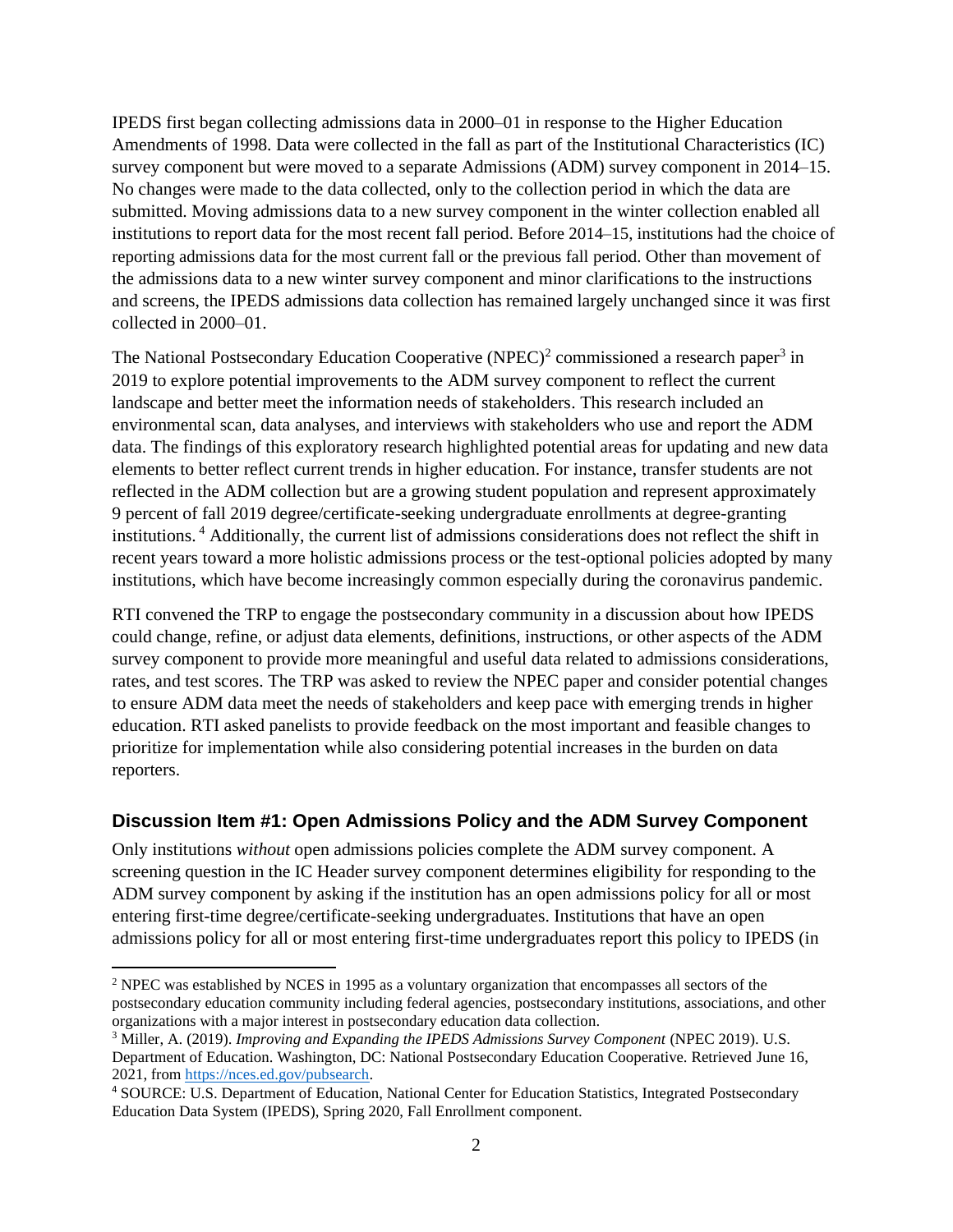the IC Header survey component screening question) and do not report on other admissions considerations, yield numbers, or test scores.

**Modifying the open admissions policy definition for clarity.** IPEDS defines open admissions as an "admission policy whereby the school will accept any student who applies." The IC Header survey form, which provides additional guidance on what is considered an open admissions policy, clarifies that "if the only requirement for admission is a high school diploma or GED/other equivalent, your institution is still considered open admission. Institutions that require only an Ability to Benefit or similar test beyond the diploma/equivalent, and only reject a very small number of students based on the test, are also considered open admission."

Panelists noted the additional guidance provided on the IC Header survey form is helpful for understanding what would constitute an open admission institution and suggested adding this guidance to the definition of "open admissions policy" itself for clarity. They agreed that combining the guidance with the definition would help to more clearly delineate the group of institutions considered open admission institutions. However, one concern noted by panelists is related to the following language used in the current guidance "…and only reject a very small number of students based on the test." They suggested replacing the current language with "…and does not admit students based on the test" to better reflect the terminology used by institutions that are not open admission but are also not highly selective institutions. Panelists also noted that admissions policies can sometimes vary among programs within a single institution and therefore suggested that the definition should focus on admission to the institution overall rather than on specific programs. The panel suggested incorporating this clarification as appropriate into the survey instructions or guidance. RTI would appreciate additional input from the postsecondary community on the suggested wording. Any changes made to the wording in the new open admissions policy definition should also be reflected throughout the instructions and survey materials.

**Expanding the ADM survey component to include open admission institutions.** It is important to note that approximately two-thirds (65 percent) of institutions that report to IPEDS have an open admissions policy, meaning the majority of institutions do not complete the ADM survey component. 5 IPEDS admissions data generally reflect public 4-year institutions and private nonprofit 4-year institutions more than other types of institutions, as most institutions in these sectors do not have open admissions policies and are required to complete the ADM survey component.

Panelists considered whether institutions with open admissions policies should complete all or part of the ADM survey component. However, they pointed out significant complications in collecting these data within the current ADM survey component framework. Panelists suggested further exploration of this topic, perhaps through NPEC-commissioned research or additional discussions in a future TRP meeting. Further research is needed on practicable ways to collect and clarify admissions data from open admission institutions, given that students at open admission institutions are less likely to follow a linear enrollment trajectory. Topics for further exploration include how to define student counts for open admission institutions (for example: Would an inquiry from a potential student or registrant at an open admission institution be the same as one from an applicant at a non-open

<sup>5</sup> U.S. Department of Education, National Center for Education Statistics, Integrated Postsecondary Education Data System (IPEDS), Fall 2019, IC Header component.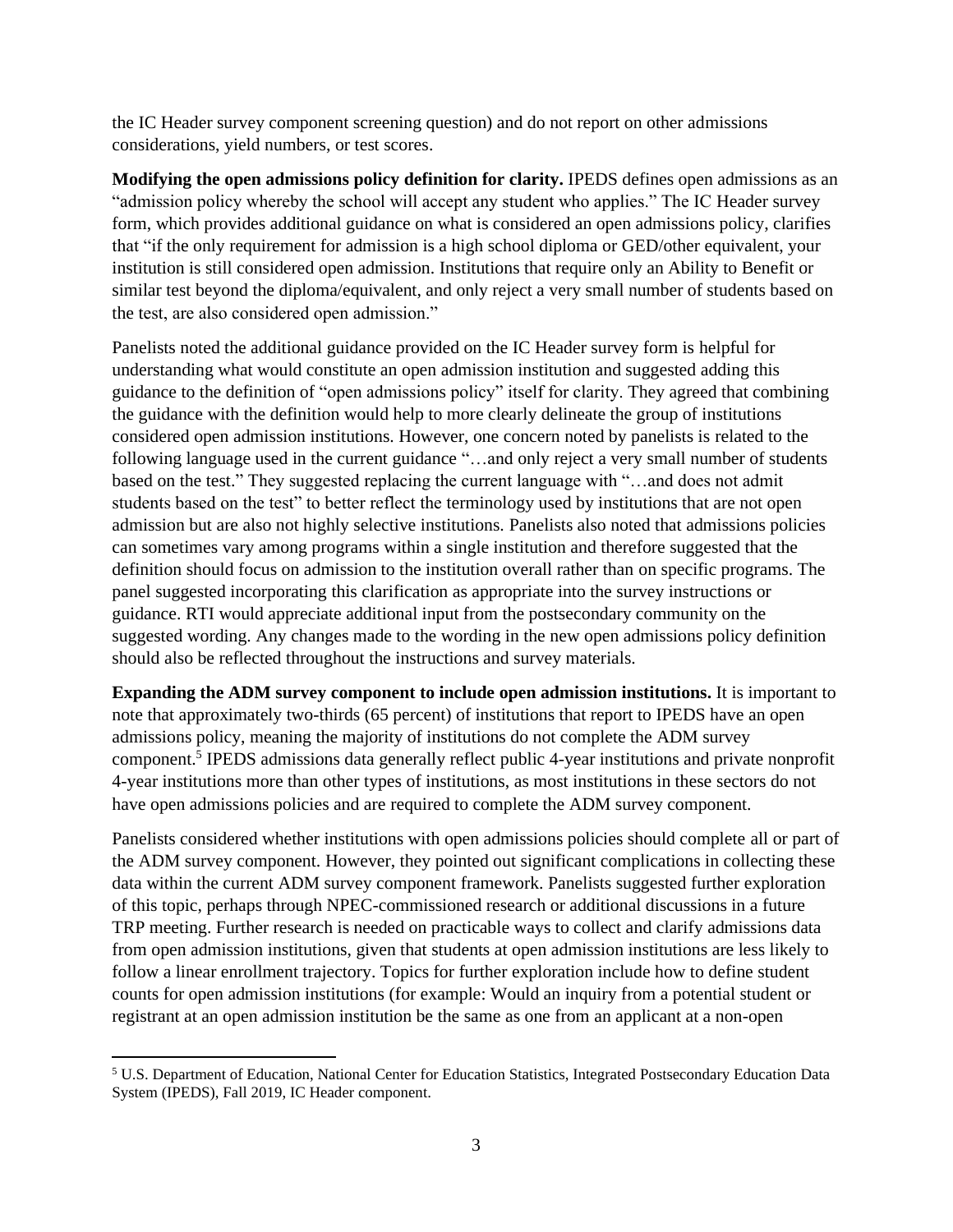admission institution?); whether yield numbers would apply only to students enrolling in creditbearing courses; and how (or whether) open admission institutions should deduplicate student counts across the three stages of the admissions process (applied, admitted, enrolled).

**Capturing nuances in open admissions policies in the IC Header.** Panelists suggested a more immediate priority is to get additional clarity on what open admission means at various institutions. This could be accomplished by either (1) adding a follow-up question to the IC Header survey component to ask about the entrance requirements at open admission institutions (e.g., students are required to submit high school transcripts to enroll) or (2) collecting links to open admission institutions' admissions criteria, with the intent to help students by directing them to the institution's website for more detailed information on specific policies. A particular challenge is how much nuance to incorporate, given the wide differences in admissions practices among institutions.

As an additional complication, some institutions report variation in their open admissions policies (often noted in the context box in the IC Header survey component). These institutions may have variable admissions criteria by program or within specific colleges, or may have modified open admissions policies for certain types of students. Although these institutions may have admissions criteria that vary by program or within specific colleges, they do not complete the ADM survey component if they classify themselves as having an open admissions policy. Panelists noted that variation in open admission institutions' enrollment requirements may lead to confusion and misinterpretation when data are used for consumer information purposes.

**Capturing other admissions policies in the IC Header.** Possible options for other admissions policies include early decision or early action, automatic or guaranteed admissions for applicants who meet set requirements, and rolling admission. In general, panelists supported collecting whether the institution has these other admissions policies. Because this information would most likely be captured via simple checkboxes or a Yes/No question on the IC Header, collecting a modest amount of additional detail about these additional options would be manageable without a substantial increase in burden. If these additional options are included, corresponding guidance and appropriate definitions would be needed.

#### **Discussion Item #2: ADM Part I: Admissions Considerations**

Part I of the ADM component collects admissions considerations and whether institutions require, consider, recommend, or do not require/recommend each item. Considerations include secondary school grade point average, secondary school rank, secondary school record, completion of a collegepreparatory program, recommendations, formal demonstration of competencies, SAT/ACT test scores, scores from other tests (e.g., ATB, Wonderlic), and Test of English as a Foreign Language (TOEFL) scores.

**Changes to the current list of admissions considerations.** Panelists reviewed the admissions considerations currently collected and considered whether to remove or modify outdated items, clarify definitions or items, or add new items that better reflect current trends.

Panelists agreed the current list of considerations provides important information for consumers, researchers, policymakers, and institutions seeking basic information used by institutions in their admissions process. They suggested retaining the current list to use as a starting point and considered additional clarifications and additions to round out the list.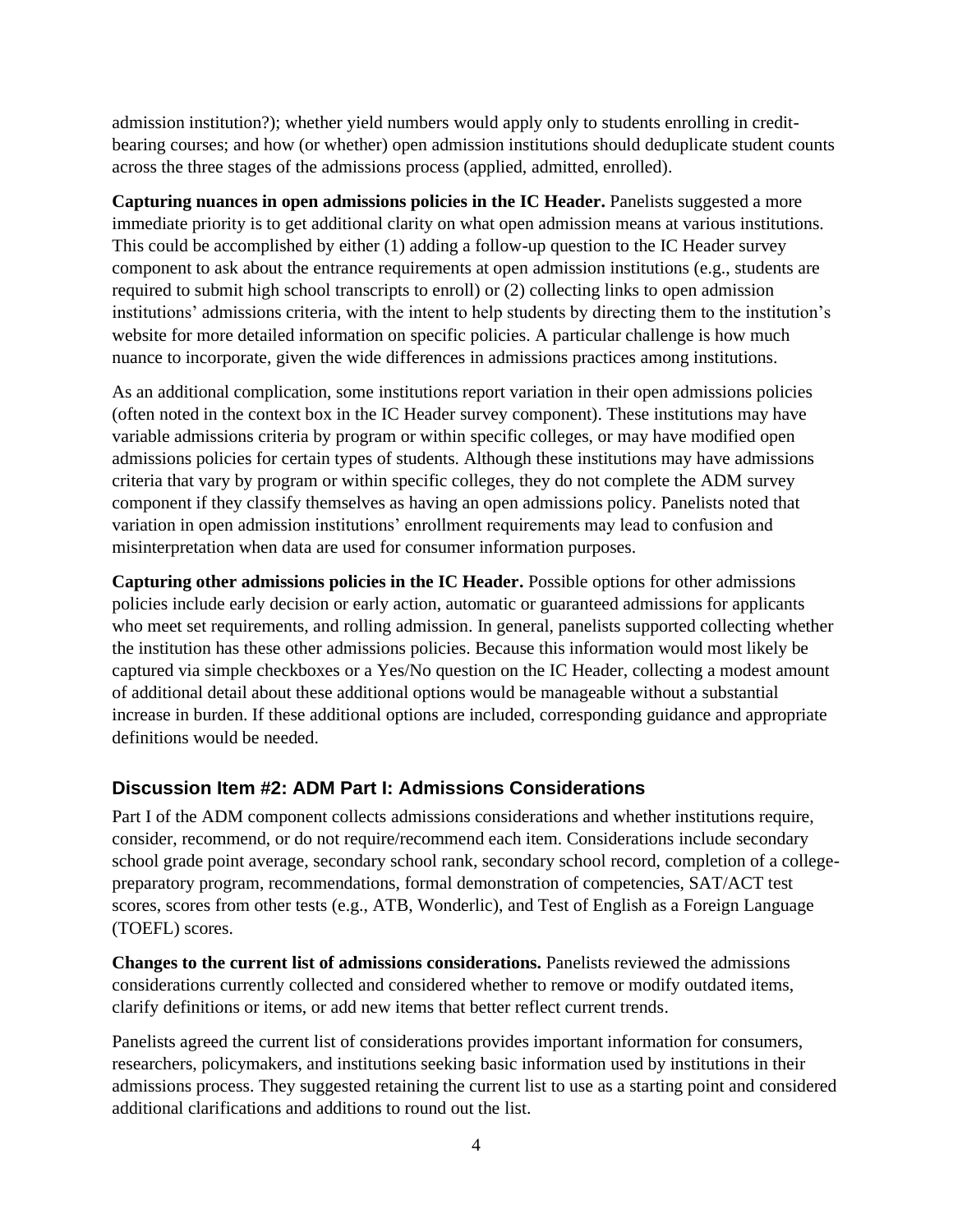- More clearly define college-preparatory program completion. IPEDS does not define what is meant by "completion of a college-preparatory program." It is unclear whether this would include high school courses for which students may earn college credit or if high school dual enrollment would also be included. Panelists identified the need for a standard definition and clear guidance to address Advanced Placement and other types of college credits earned through exams (such as International Baccalaureate or College-Level Examination Program).
- Add nonacademic considerations. Panelists discussed expanding the list of considerations to reflect the recent shift toward a more holistic admissions process. They discussed additional considerations items with an eye toward the type of information that would be most useful to prospective students. Student characteristics—high school or neighborhood, legacy or alumni status—may be used as contextual factors in the admissions decision. However, panelists pointed out that these factors are beyond the control of the student and suggested limiting the admissions considerations to traditional considerations (i.e., the current list) and nonacademic considerations. They suggested adding two new nonacademic considerations to the list: work experience and personal statement or essay.

Panelists also suggested making a clear distinction between consideration for admission and consideration for placement, and suggested the ADM only collect data on factors used for admissions decisions. For example, some schools do not require SAT or ACT test scores; therefore, students should expect to take several placement tests upon admission to test their competency. The scores are used to determine whether students will be required to take remedial or developmental coursework before being approved to enroll in "college-level" courses.

**Unique considerations beyond the standard list.** Panelists discussed options for institutions to list unique considerations beyond the limited number of standard options, either through an open response field or through a data field to collect a link to an institution's admissions criteria. Panelists noted a simpler fix would be to use the existing context box and reword the available guidance accordingly.

**Changes to response options for admissions considerations.** The terms used in the current response options for the admissions considerations (required, considered, recommended) are not currently defined in the IPEDS glossary and panelists noted ambiguity among the existing options, especially between the "considered but not required" and "recommended" options, noting the overlap between these choices and the potential for confusion.

Panelists discussed several options for addressing this issue, including incorporating a Likert-type scale for how each consideration is weighed in admissions decisions. However, panelists noted several concerns with this approach, most notably that the degree of importance can vary by the student and the program. Panelists suggested keeping the focus at the institution level and streamlining the current options into three mutually exclusive options: required to be considered for admission, not required for admission but will be considered if submitted, and not considered for admission. Panelists acknowledged this change would eliminate the "recommended" option from the current choice options but noted that the other two proposed options (i.e., required to be considered for admissions, not considered for admission) remain relatively consistent with the old categories.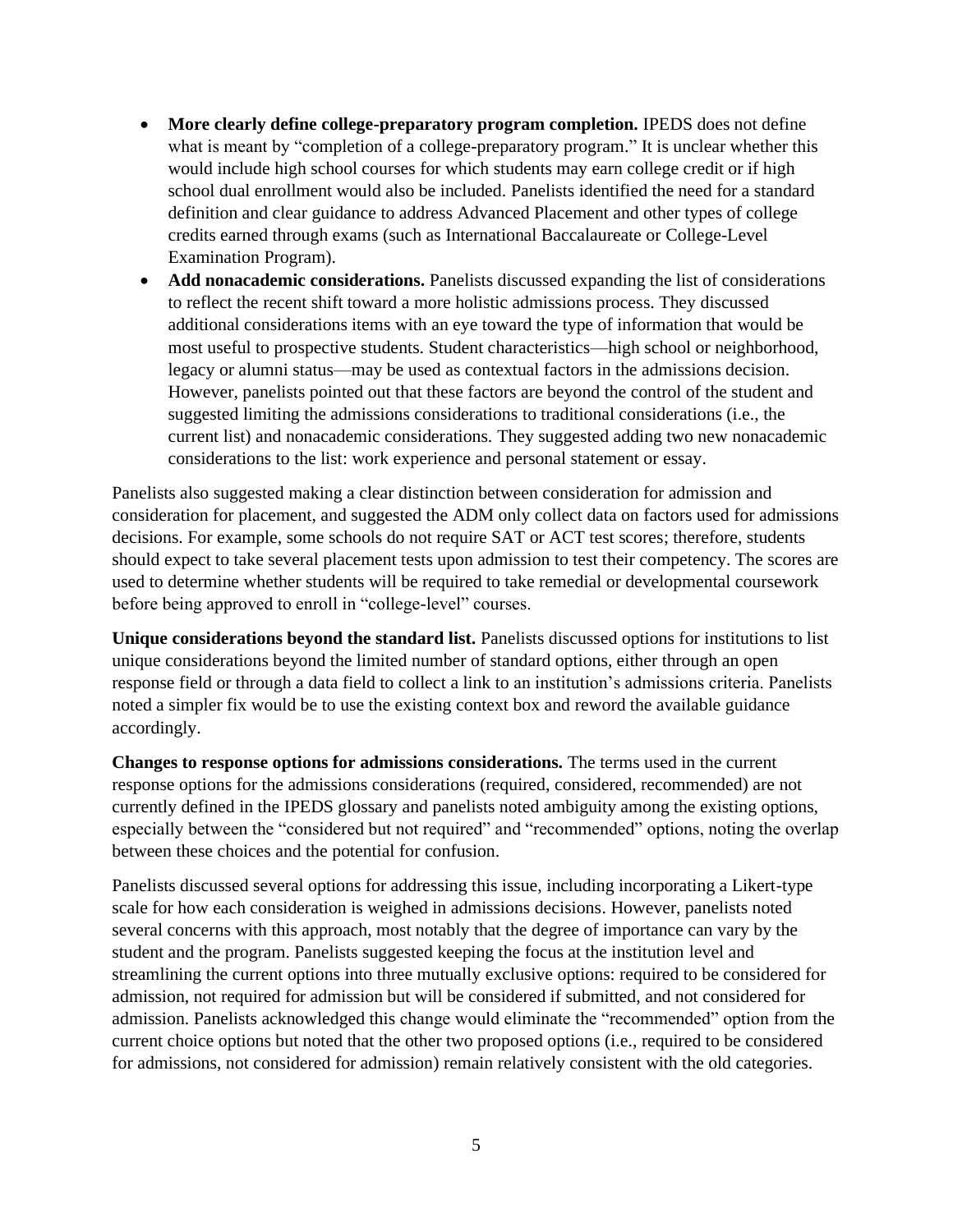**Test-optional admissions policies.** An increasing number of institutions have adapted their admissions testing policies from "test required" to "test optional" in the past decade, some temporarily in response to the coronavirus pandemic and others as a permanent policy. Panelists considered how the ADM survey component can best capture an institution's test-optional admissions policy. The current operating practice is for institutions to select "considered but not required" under the SAT/ACT consideration, but there is currently no written guidance about a testoptional policy in any ADM survey materials. Panelists agreed that information about test-optional policies would provide useful information for consumers and researchers. Assuming the proposed response options for admissions considerations are implemented, test-optional institutions would select the option of "not required for admission but will be considered if submitted." Panelists suggested adding a separate clarifying question about test-optional policies (separate from the current response options for test score considerations) for institutions to report their test-optional status through a simple yes/no checkbox.

Panelists pointed out that open admission institutions may still require students to submit scores, even when test scores are not factored into the admission decision, for course placement decisions or to determine eligibility for institutional non-need-based aid. However, panelists clarified that the admissions considerations are criteria used in the selection process, not for course placement purposes, and suggested emphasizing this distinction in the instructions.

# **Discussion Item #3: ADM Part II: Selection Process— Applicants/Admissions/Enrolled**

Part II of the IPEDS ADM survey component collects student counts for first-time degree/certificateseeking undergraduate students in the fall term at three stages of the admissions process (applied, admitted, enrolled). All student counts are collected by gender. The count of enrolled students is further collected by full-/part-time status.

**Additional disaggregated counts beyond gender and enrollment intensity.** Other IPEDS survey components collect data on non-first-time students (e.g., transfer-in, continuing/returning) and additional student subgroups (e.g., race/ethnicity, Pell Grant status, age). Panelists considered whether the student counts should be disaggregated beyond gender and enrollment intensity. Options considered include race/ethnicity, economic disadvantage, academic preparation (or prior dual enrollment), and in-state/out-of-state/international status. Although panelists generally agreed that student counts by race/ethnicity would provide valuable data to understand equity issues in enrollment, they also recognized potential limitations to the data. For example, data may be incomplete in the early phases of the admissions life cycle (i.e., the application and admission steps) because not all institutions require that students report such data until they enroll at the institution. Panelists noted concern that presenting incomplete data could result in inaccurate or misleading conclusions about institutions, as well as the racial/ethnic composition of applicants and admitted students. Another important consideration when considering additional detail is cell size and adequate protection of individual information.

In general, panelists agreed that the associated burden with additional disaggregates likely outweighs its benefit. If IPEDS were to start collecting disaggregated student counts, panelists suggested prioritizing race/ethnicity, because other options considered would likely not be feasible due to incomplete data and burden.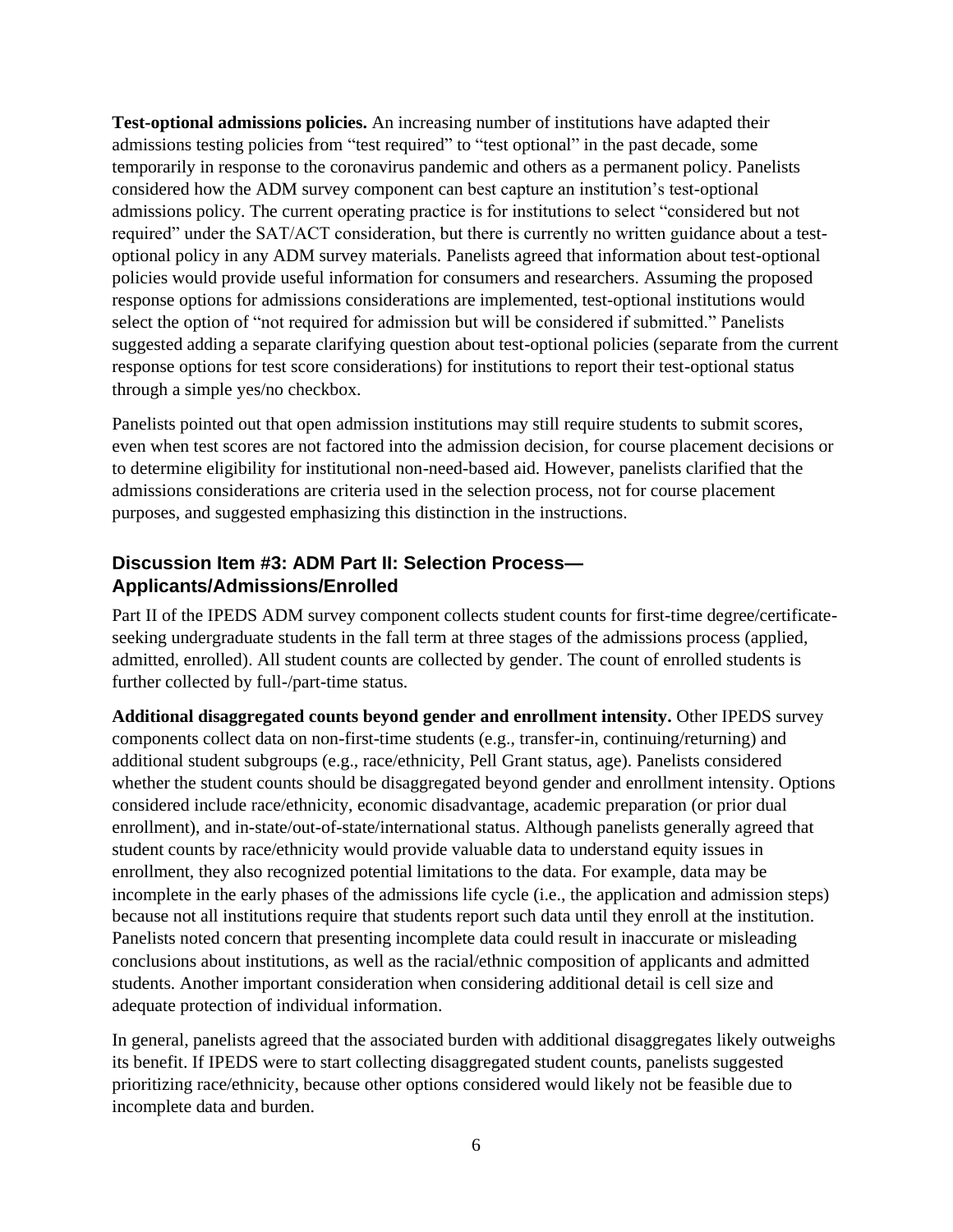**Selection process counts for non-first-time students.** Panelists considered whether the collection should be expanded to collect counts of non-first-time students such as transfer-in and graduate students. Panelists supported the addition of transfer-in students, noting that this group is of particular interest to stakeholders and represents a growing population not currently represented in the IPEDS admissions data. They suggested that if this change is implemented, IPEDS should also collect admissions considerations for these students (in addition to the already-collected data on firsttime students). Panelists also suggested adding a new admissions consideration item for transfer-in students to collect evaluation of students' prior postsecondary work. Panelists suggested further research on how to best incorporate these additional items into the ADM survey component while balancing reporting burden and data quality and completeness.

They also noted that graduate student data would be valuable, though also very difficult to track because criteria vary by program; therefore, institution-wide criteria would have little utility.

**Non-fall-entering students.** Because the IPEDS ADM survey component captures data only for students entering in the fall term, there are substantial proportions of students that are not reflected in the survey's data. To address this gap, the TRP discussed whether the ADM survey component should be modified to collect on a 12-month enrollment period, similar to the 12-month Enrollment survey component (E12), or otherwise collect counts for the non-fall terms. This would allow the survey to better reflect institutions that are program reporters, have rolling admissions, or have significant populations of non-fall-entering students.

The panel recognized value in collecting these counts for a 12-month period, especially to get a more complete picture of transfer-in students, but also raised concerns that collecting the data in this manner could lead to potentially misleading information. For example, collecting data about students entering in the spring or summer would introduce complications related to the fall census data around which the ADM survey component is based. Additionally, the panel generally agreed that, even if admissions data were to be collected on a 12-month period, it would still be necessary to retain the current structure and continue collecting data on the fall cohort also, given its fundamental role in so many aspects of postsecondary education data and analysis. The introduction of two admissions timelines could then create apparent misalignments in the data because fall enrollment counts are collected during the winter collection, while institutions would report total enrollment the following fall. This could result in misleading data and the possibility that data users may incorrectly compare fall enrollment against the prior year's total enrollment.

Given these challenges, the TRP suggested further investigation of how admissions data could be most effectively collected for a 12-month period, but did not recommend any such modification to the ADM survey component at this time.

#### **Discussion Item #4: ADM Part III: Selection Process—Test Scores**

Part III of the IPEDS ADM survey component collects the number and percentage of students submitting SAT or ACT scores and the 25th and 75th percentile scores for each test, as applicable.

**Test score distribution statistics.** In addition to the legislatively mandated data collected on enrolled students' test scores in the "middle 50 percent" range, panelists considered options for additional test score distribution statistics, such as the median, mean, and minimum/maximum scores. Panelists generally supported the addition of median test scores, as the median is considered a